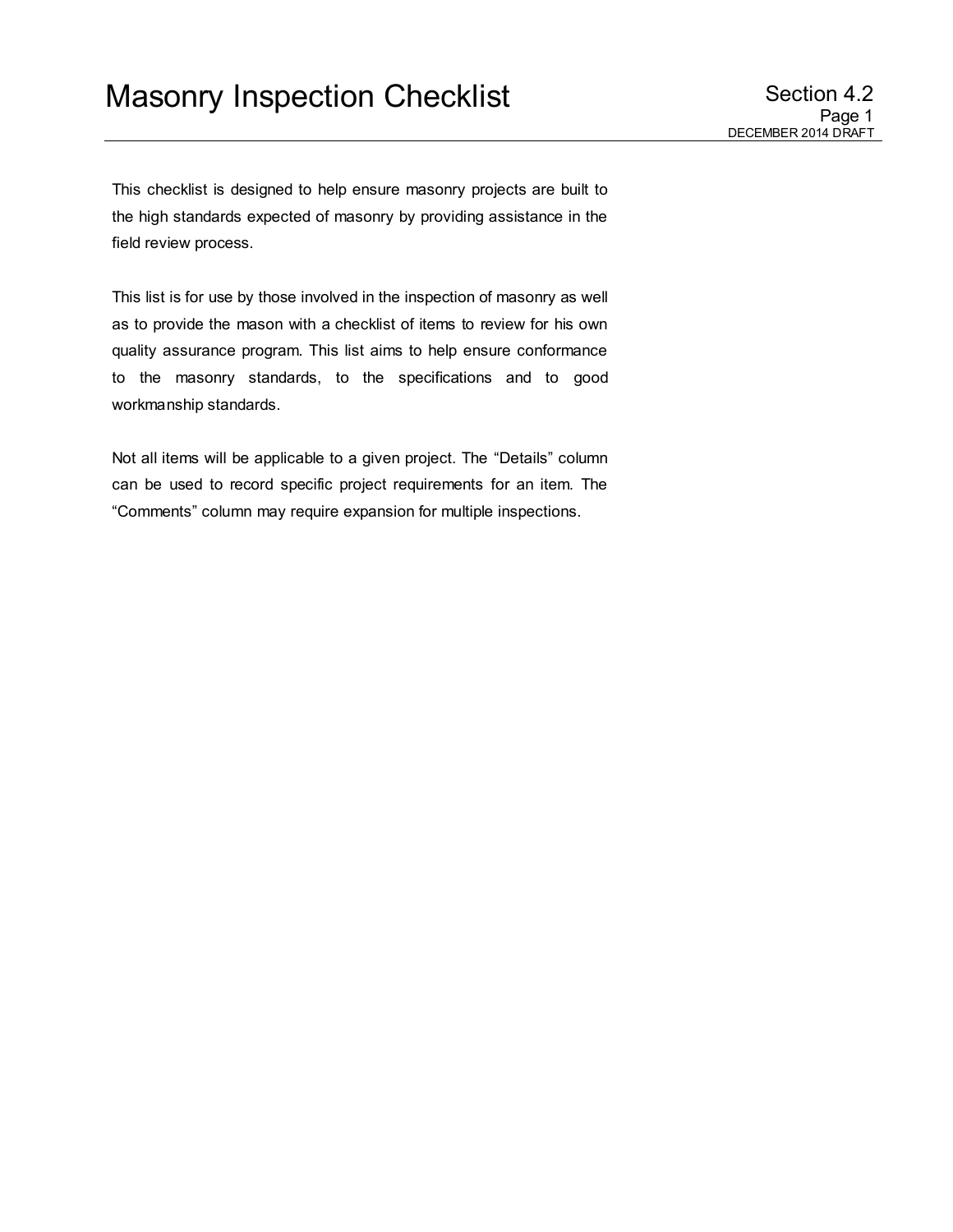| <b>MATERIALS - ITEM</b> |                                                              | <b>DETAILS</b> | <b>COMMENTS</b> |  |
|-------------------------|--------------------------------------------------------------|----------------|-----------------|--|
| 1.                      | <b>CLAY MASONRY UNITS:</b>                                   |                |                 |  |
|                         | Type, Size, Shapes, Tolerances<br>a.                         |                |                 |  |
|                         | Specified Colour and Texture<br>b.                           |                |                 |  |
|                         | Site Storage<br>C.                                           |                |                 |  |
| 2.                      | CMU'S:                                                       |                |                 |  |
|                         | Strength, Sizes, Profiles, Shapes, Tolerances<br>a.          |                |                 |  |
|                         | <b>Fire Rating</b><br>b.                                     |                |                 |  |
|                         | Specified Colour and Texture<br>c.                           |                |                 |  |
|                         | Site Storage<br>d.                                           |                |                 |  |
| 3.                      | <b>PRECAST and STONE:</b>                                    |                |                 |  |
|                         | Specified Type<br>а.                                         |                |                 |  |
| 4.                      | <b>MORTAR and GROUT - Site Mixed:</b>                        |                |                 |  |
|                         | Specified Type, Colour<br>а.                                 |                |                 |  |
|                         | Sand and Gravel to CSA A179 ??<br>b.                         |                |                 |  |
|                         | c. Water Potable, Site Storage                               |                |                 |  |
| 5.                      | <b>MORTAR - Premixed:</b>                                    |                |                 |  |
|                         | Specified Mortar Type<br>a.                                  |                |                 |  |
|                         | b. Batch Time for Wet Mix, Lot Number for Dry<br>Mix ??      |                |                 |  |
|                         | Site Storage<br>c.                                           |                |                 |  |
| 6.                      | <b>GROUT - Premixed</b>                                      |                |                 |  |
|                         | Strength and Slump for Ready-Mix<br>а.                       |                |                 |  |
|                         | b. Specified Type and lot Number for Dry Mix ??              |                |                 |  |
| 7.                      | <b>CONNECTORS:</b>                                           |                |                 |  |
|                         | Specified Types, Corrosion Resistance<br>a.                  |                |                 |  |
| 8.                      | <b>REINFORCING:</b>                                          |                |                 |  |
|                         | Rebar Grade and Size<br>a.                                   |                |                 |  |
|                         | Joint Reinforcing Type, Width, Corrosion<br>b.<br>Resistance |                |                 |  |
| 9.                      | <b>FLASHING and WEEP HOLE DEVICES:</b>                       |                |                 |  |
|                         | Specified Type<br>a.                                         |                |                 |  |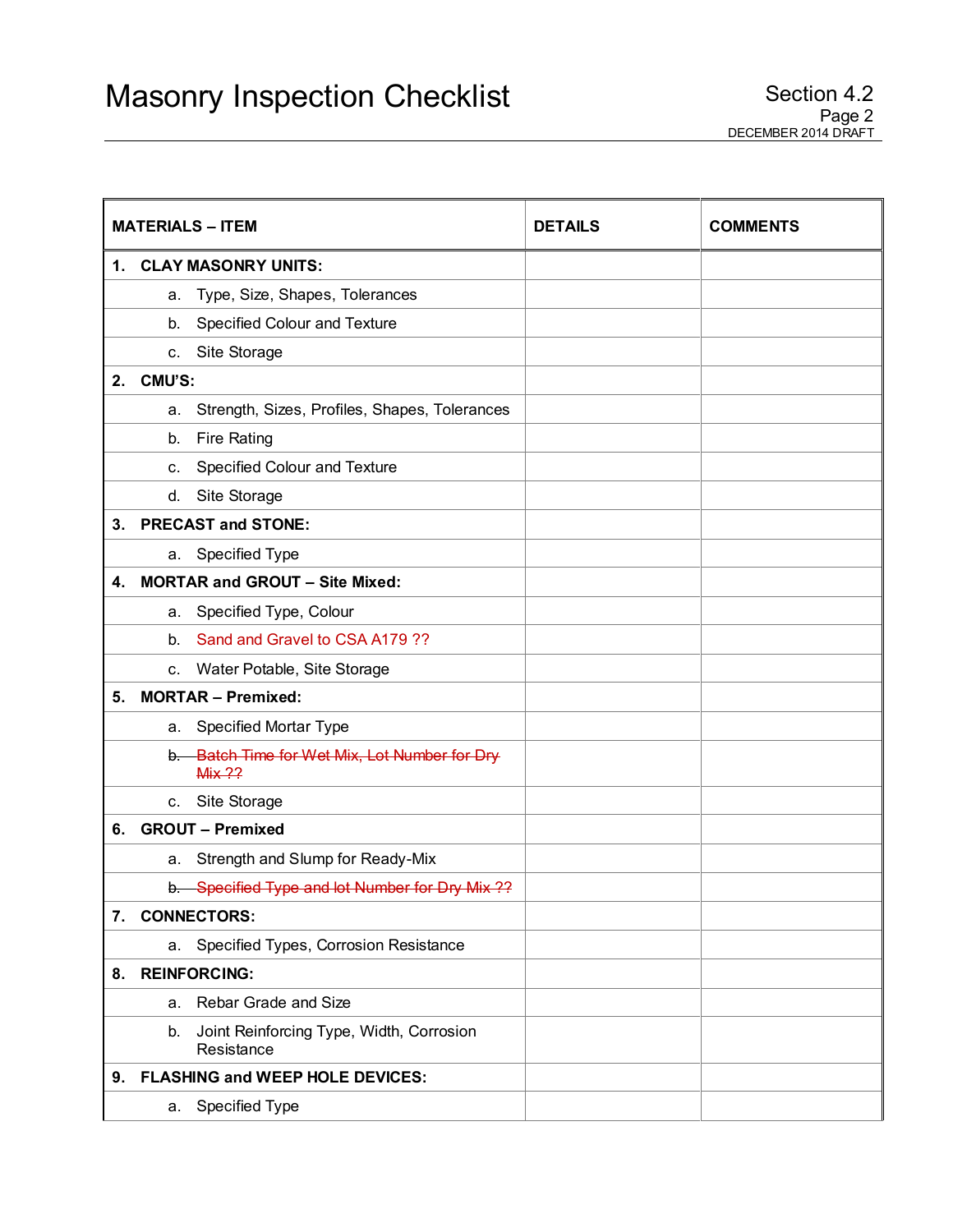|                          | b. Fastening, Priming and Sealing Material                  |  |  |  |
|--------------------------|-------------------------------------------------------------|--|--|--|
| <b>10. STEEL LINTELS</b> |                                                             |  |  |  |
|                          | a. Specified Size, Corrosion Resistance                     |  |  |  |
|                          | 11. MOVEMENT and FIRE JOINT MATERIALS                       |  |  |  |
|                          | a. Specified Type                                           |  |  |  |
|                          | 12. WATER REPELLENT (if in masonry work)                    |  |  |  |
| а.                       | Specified Type                                              |  |  |  |
|                          | 13. AIR BARRIER (if in masonry work)                        |  |  |  |
|                          | a. Specified Type                                           |  |  |  |
|                          | 14. CORE & CAVITY INSULATION (if in masonry work)           |  |  |  |
|                          | a. Specified Type, Specified Size, Specified<br>Attachement |  |  |  |
| <b>15. CLEANER</b>       |                                                             |  |  |  |
| а.                       | <b>Specified Type</b>                                       |  |  |  |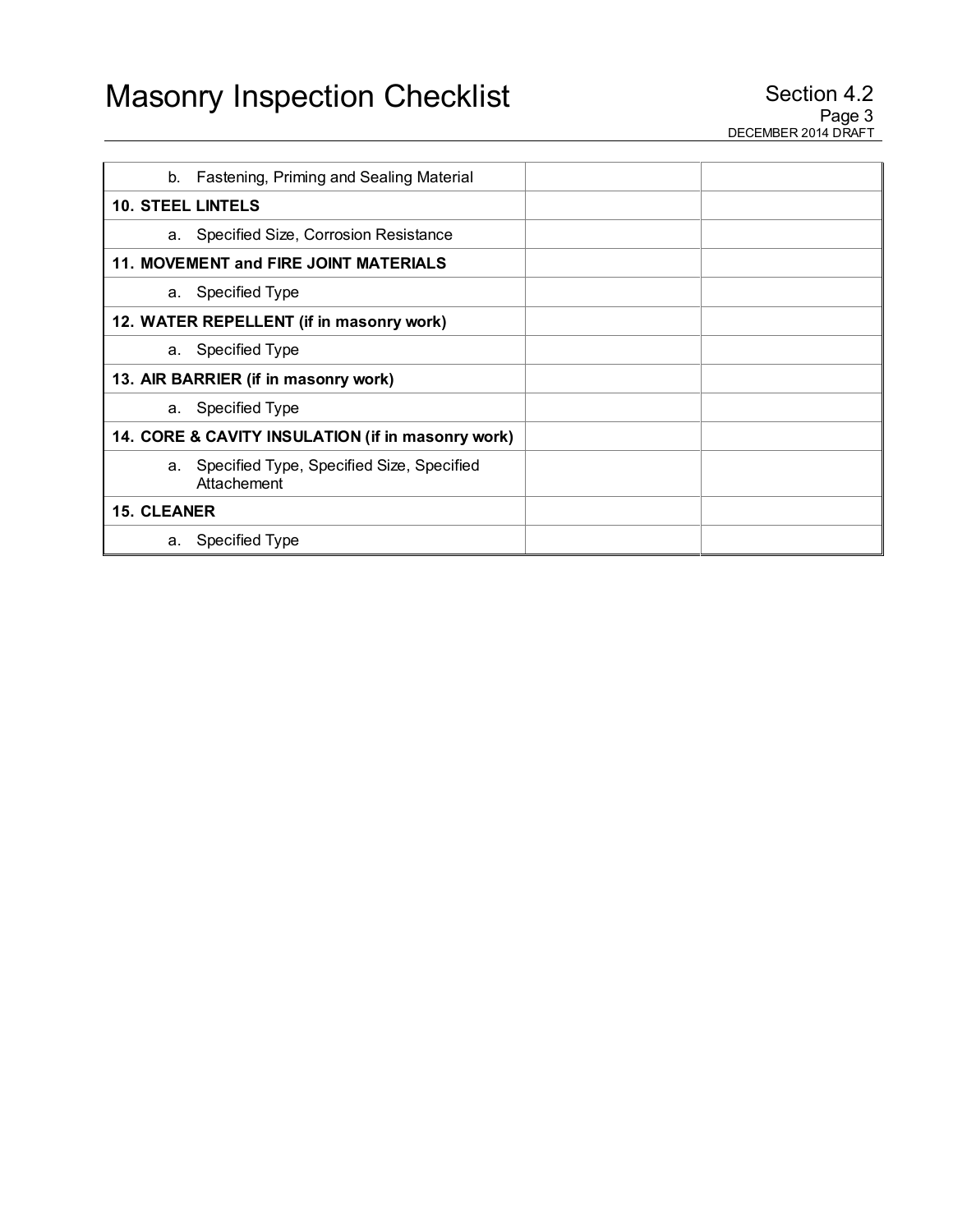|    | <b>WORKMANSHIP - ITEM</b> |                                                                  | <b>DETAILS</b> | <b>COMMENTS</b> |
|----|---------------------------|------------------------------------------------------------------|----------------|-----------------|
| 1. | <b>FLASHING:</b>          |                                                                  |                |                 |
|    | a.                        | <b>Location and Dimension</b>                                    |                |                 |
|    |                           | b. Laps Sealed, Secured to Backup, End Dams                      |                |                 |
| 2. |                           | <b>MORTAR MIXING:</b>                                            |                |                 |
|    | а.                        | Specified Material/Proportion                                    |                |                 |
|    | b.                        | Mixing Time                                                      |                |                 |
| 3. |                           | <b>MORTAR APPLICATION:</b>                                       |                |                 |
|    | a.                        | Joints Correctly Filled                                          |                |                 |
|    | b.                        | Cavities and Grouted Cells Reasonably Clear                      |                |                 |
|    | C.                        | Specified Joint Profile, Joints Properly Tooled,<br>Re-tempering |                |                 |
| 4. |                           | <b>LAYING UNITS:</b>                                             |                |                 |
|    | а.                        | Alignments and Joint Tolerances                                  |                |                 |
|    | b.                        | Minor Unit Defects within Material Standard<br>Limits            |                |                 |
|    | C.                        | <b>Corbelling Within Limits</b>                                  |                |                 |
|    | d.                        | Features as per Design: Arches, Sills,<br>Soldiers, Prefab, etc. |                |                 |
|    |                           | e. Fire Rated Units Where Specified                              |                |                 |
| 5. |                           | <b>VENEER TIES:</b>                                              |                |                 |
|    | a.                        | Embedment in Mortar within Limits ± 13mm                         |                |                 |
|    | b.                        | Specified Spacing and Location                                   |                |                 |
|    | c.                        | <b>Specified Fastening</b>                                       |                |                 |
| 6. | <b>ANCHORS:</b>           |                                                                  |                |                 |
|    | а.                        | Specified Location and Installation                              |                |                 |
|    |                           | 7. STEEL LINTELS and SHELF ANGLES:                               |                |                 |
|    | a.                        | Specified Location/Size                                          |                |                 |
|    | b.                        | Overhang ≤ 1/3 Width, Expansion Gap Under<br>Shelf Angle         |                |                 |
| 8. |                           | <b>WEEP HOLES and VENTS:</b>                                     |                |                 |
|    | а.                        | Specified Type, Locations, Spacing and<br>Unobstructed           |                |                 |
| 9. |                           | AIR BARRIERS (if in masonry work):                               |                |                 |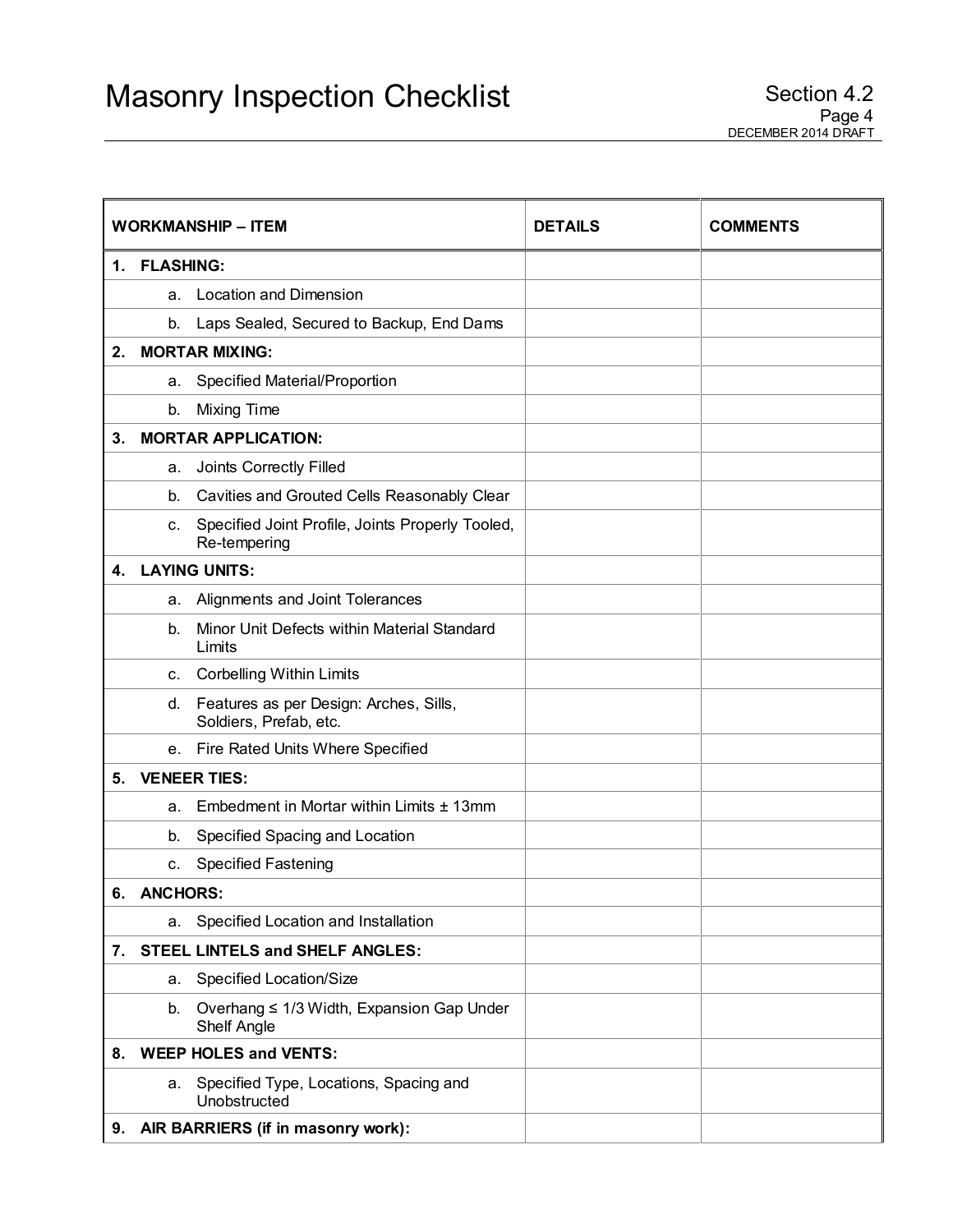| а.               | Specified Application, Sealing at Ties and<br>Penetrations          |  |  |  |
|------------------|---------------------------------------------------------------------|--|--|--|
|                  | 10. INSULATION (if in masonry work):                                |  |  |  |
| а.               | Specified Location, Core Insulation to Top                          |  |  |  |
| b.               | Cavity Insulation Fastened, Oriented and<br>Joined as Specified     |  |  |  |
| 11. REINFORCING: |                                                                     |  |  |  |
| а.               | Sizes, Spacing and Locations                                        |  |  |  |
| b.               | Position in Cell, Bar Laps                                          |  |  |  |
| c.               | <b>Stirrup and Tie Bars</b>                                         |  |  |  |
| d.               | Joint Reinforcing Size, Spacing and Laps                            |  |  |  |
| 12. GROUTING:    |                                                                     |  |  |  |
| a.               | <b>Cells Clear</b>                                                  |  |  |  |
| b.               | Cleanouts (if required) – Spacing and Size,<br>Cleaned, Closed      |  |  |  |
| C.               | <b>Parapets Solid Grouted</b>                                       |  |  |  |
| d.               | Pour and Lift Height                                                |  |  |  |
|                  | <b>13. WEATHER PROTECTION:</b>                                      |  |  |  |
| a.               | Top of Wall Covered                                                 |  |  |  |
| b.               | Cold Weather/Hot Weather Requirements                               |  |  |  |
|                  | 14. MOVEMENT JOINTS:                                                |  |  |  |
| а.               | Locations of Movement Joints/Type                                   |  |  |  |
| b.               | Vertical and Shelf Angle Expansion Joints<br><b>Clear of Mortar</b> |  |  |  |
|                  | c. Caulking Colour (by others)                                      |  |  |  |
|                  | 15. FIRESTOPPING (if in masonry work):                              |  |  |  |
| а.               | Location, Installation                                              |  |  |  |
|                  | <b>16. DRY CLEANING OF BLOCK:</b>                                   |  |  |  |
| а.               | Mortar Smears and Droppings Removed                                 |  |  |  |
|                  | 17. WET CLEANING (if in masonry work)                               |  |  |  |
| a.               | <b>Wall Adequately Cured</b>                                        |  |  |  |
| b.               | <b>Test Area Check</b>                                              |  |  |  |
| С.               | <b>Surroundings Protected</b>                                       |  |  |  |
| d.               | Cleaning to Manufacturer's Requirements                             |  |  |  |
|                  | e. Adequate Pre-Soak, Rinse                                         |  |  |  |